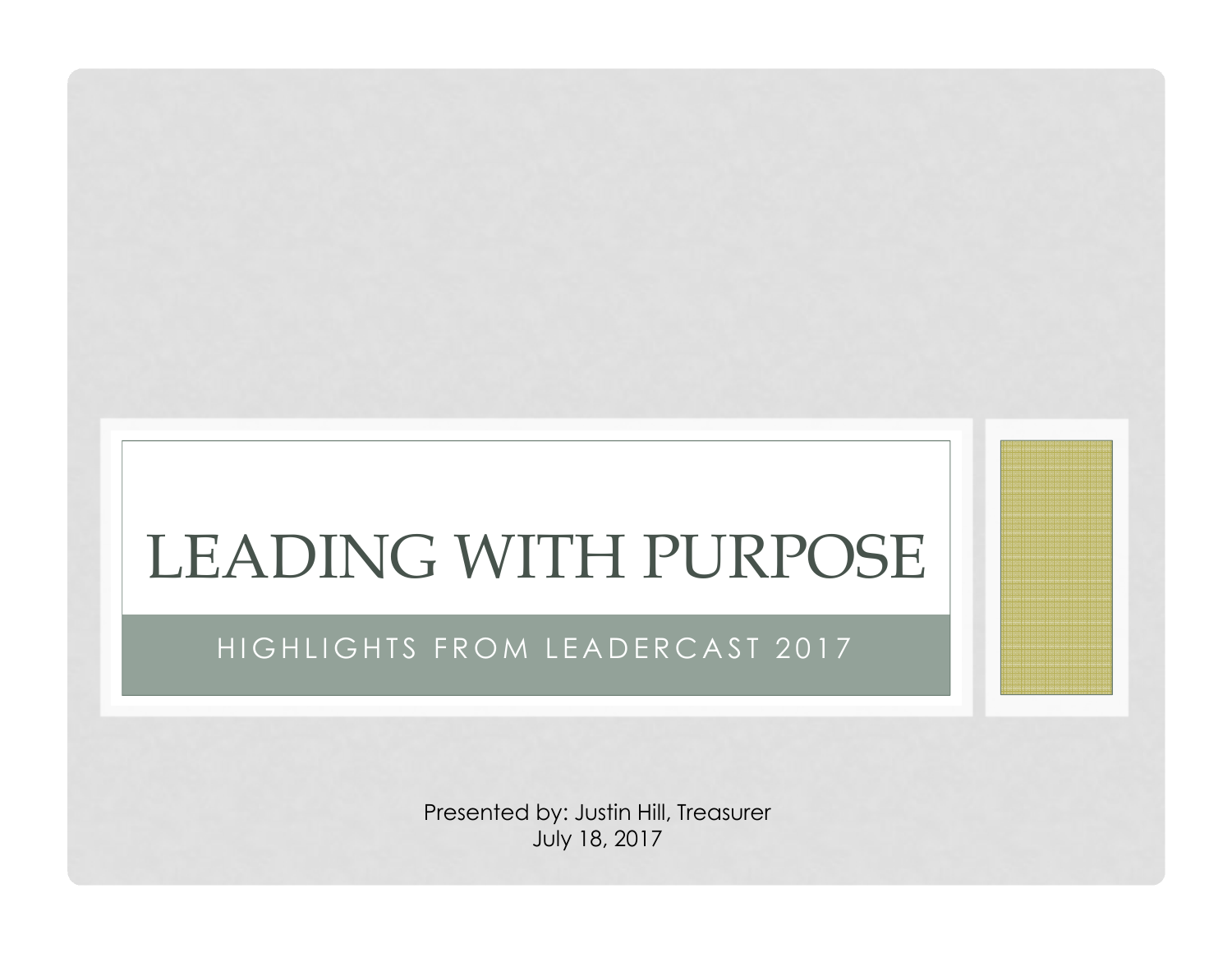## WHAT IS PURPOSE?

- *According to Andy Stanley…*
- Purpose is the reason for which something exists or is accomplished
- A means to an end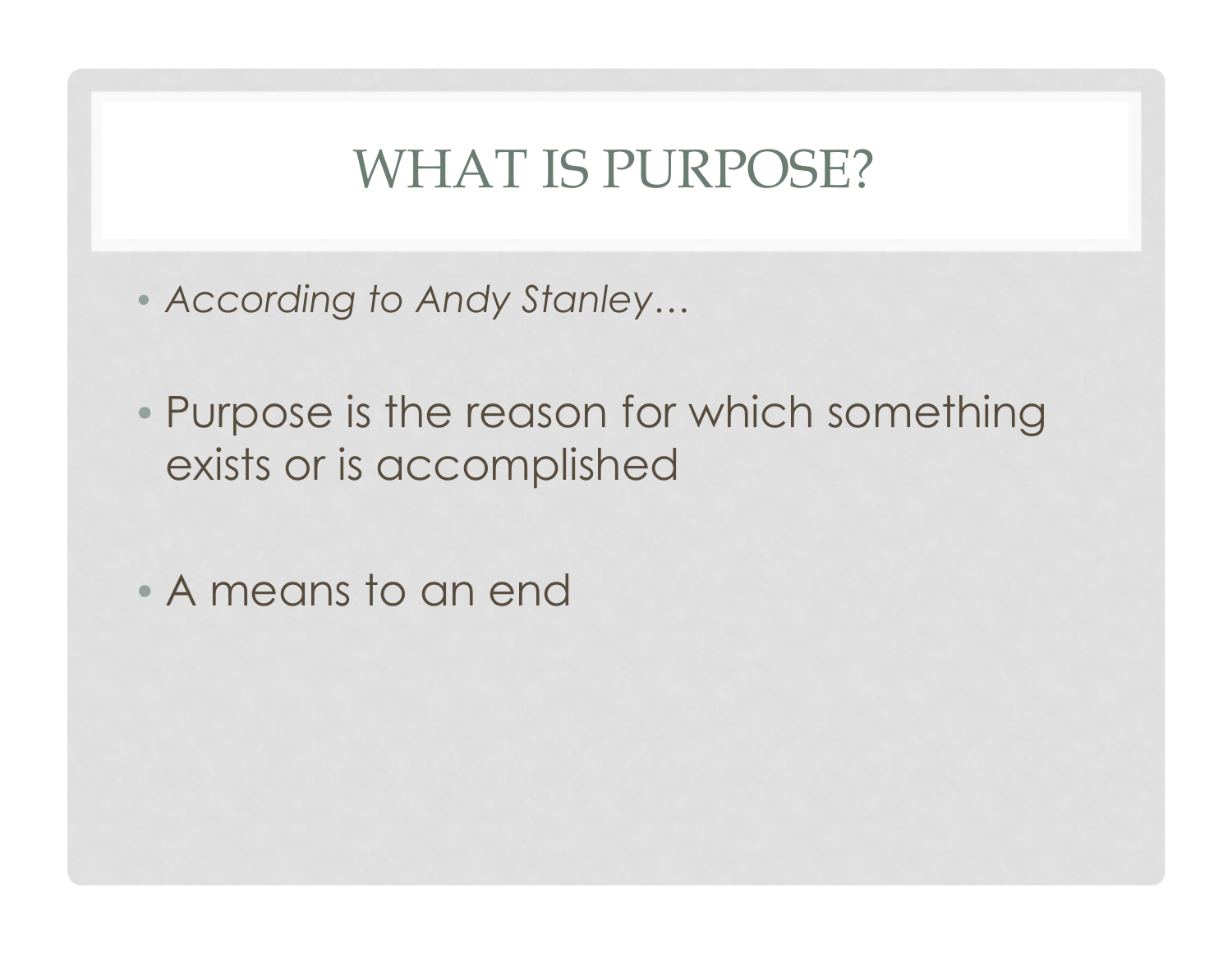## HUMAN CONFLICT WITH PURPOSE?

• The **reason** for which **something** exists or is accomplished

• We don't want to be a **reason** we want to be **something**

• <sup>A</sup>**means** to an **end**

• We don't want to be a **means**, we want to be an **end**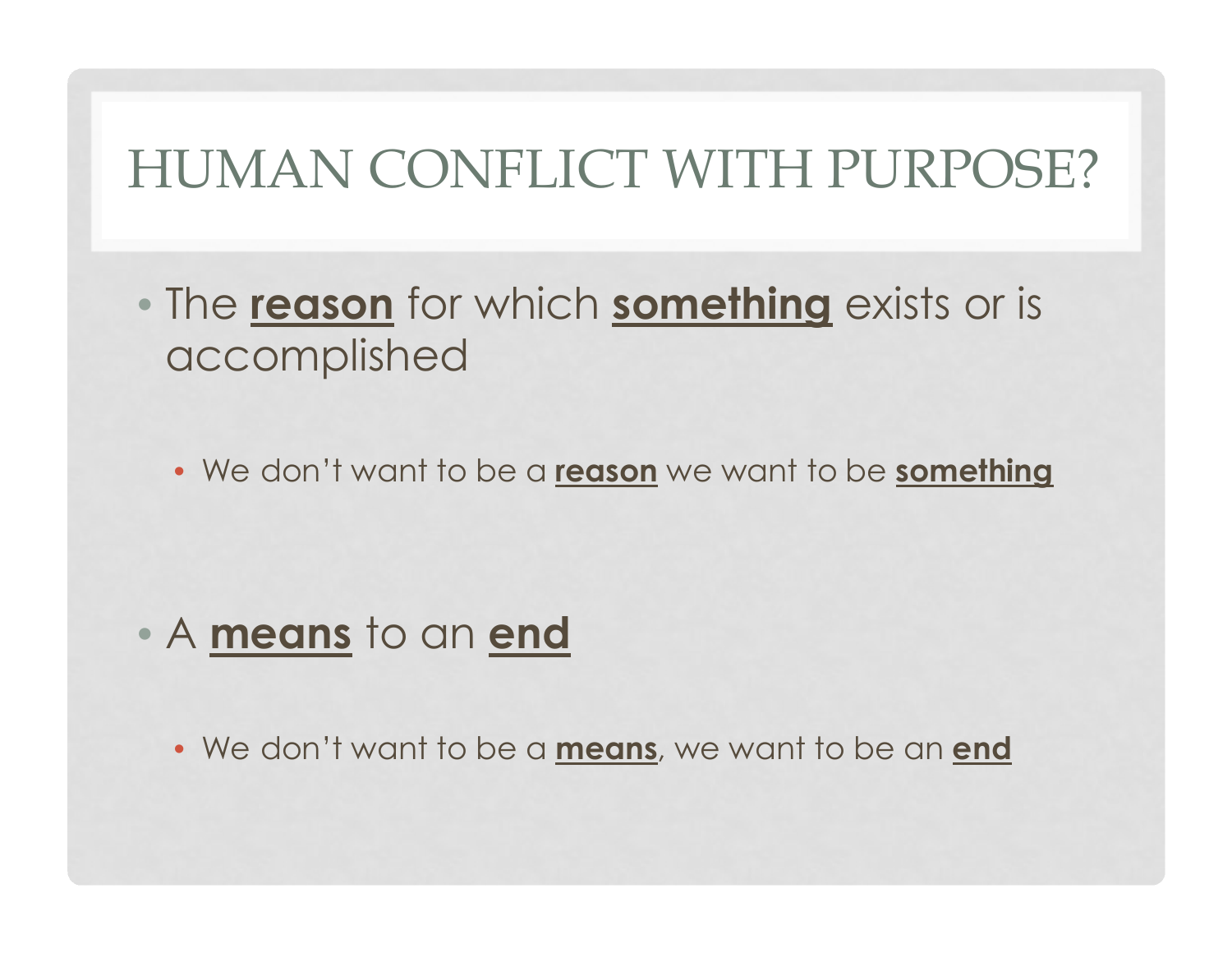## WHEN IT COMES TO PURPOSE, WE USUALLY ASK THE WRONG QUESTION

- What is my purpose?
- Why am I here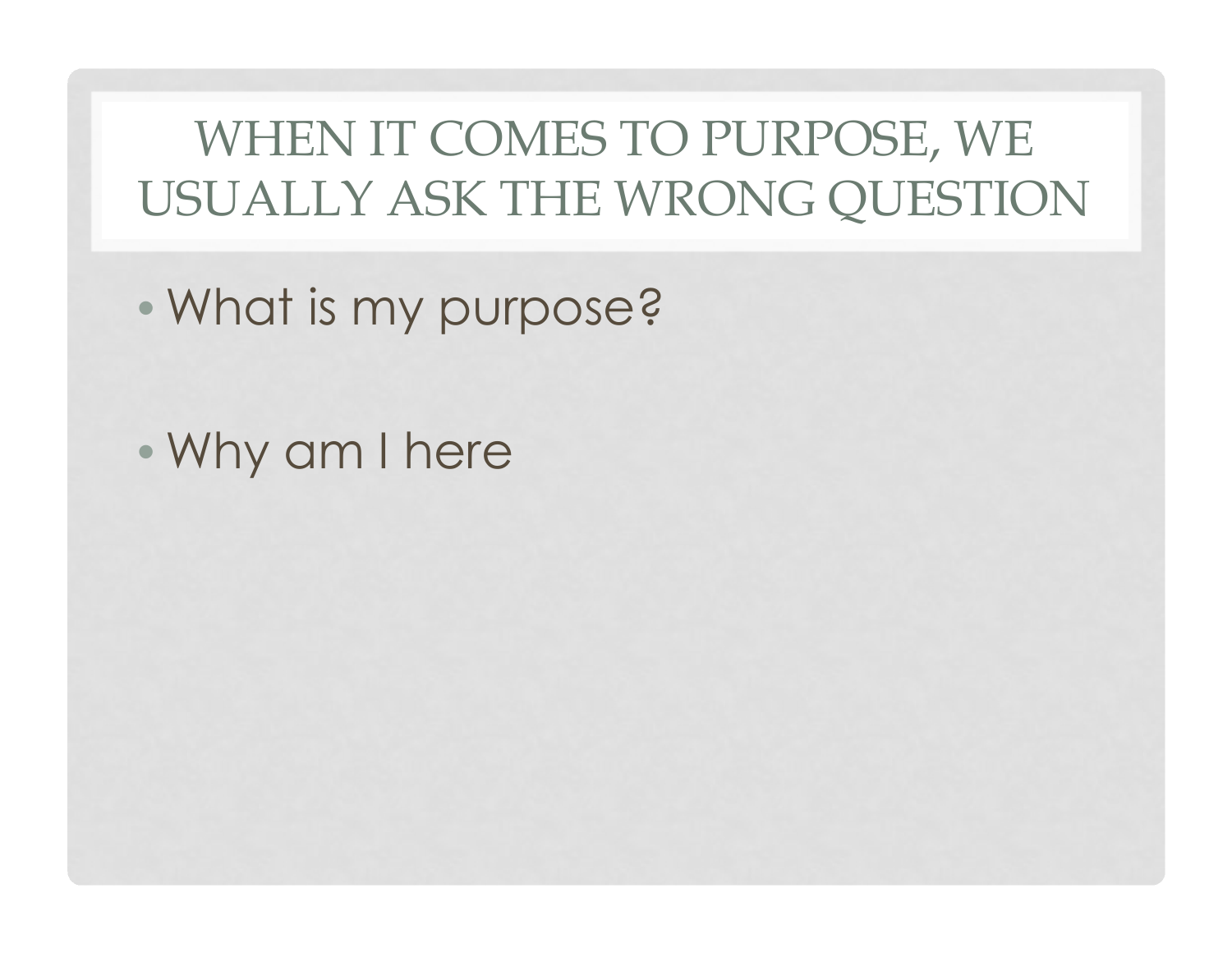## WE USUALLY ASK THE WRONG QUESTION

- What is **my** purpose?
- Why am **<sup>I</sup>** here

## **THE RIGHT QUESTION**

• What purpose am I serving?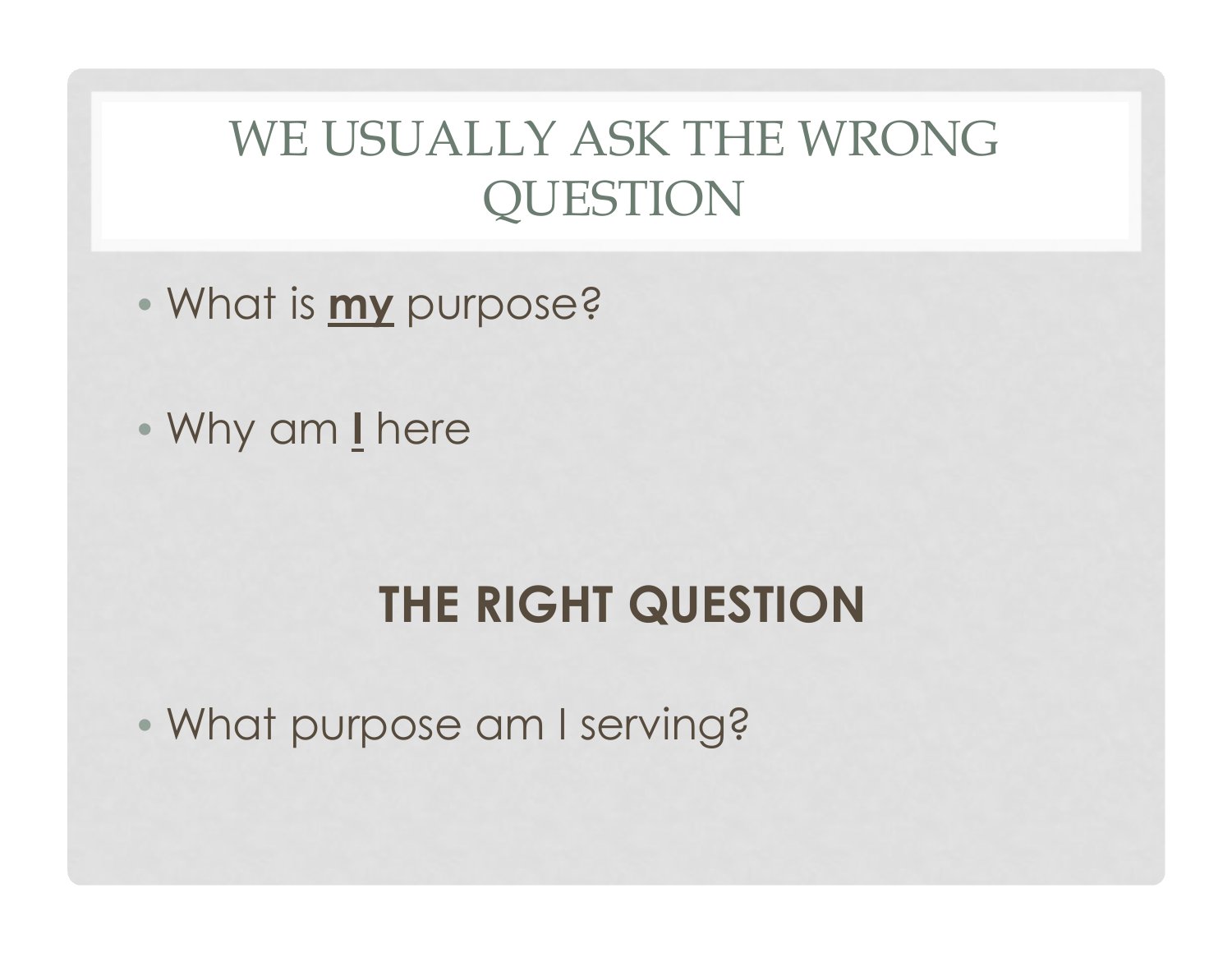## YOU CAN'T DIVORCE PURPOSE FROM SERVICE

- Those who devote **themselves** to **themselves** will ultimately have nothing but **themselves** to show for them **themselves.** *Andy Stanley*
- •*…*If you don't plan to serve you don't need a purpose. *Cheryl Bachelder*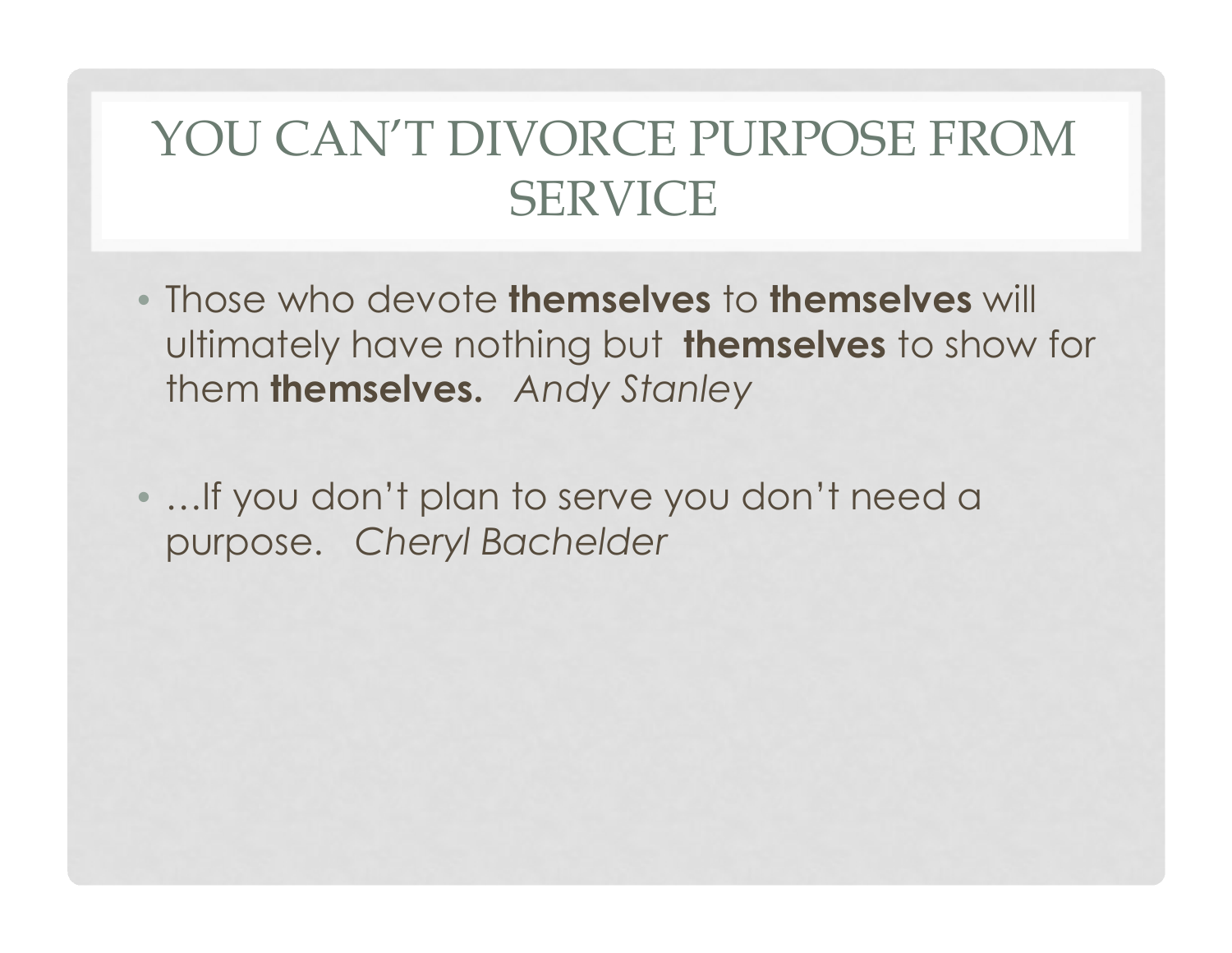## LIVING WITH PURPOSE HAS A PRICE

- CVS Pharmacy
- **MISSION STATEMENT:**
- "Above all else… our mission is to improve the lives of those we serve…
- **VISION STATEMENT:**
- "We strive to improve the quality of human life"
- They used to sell tobacco products
- "…put simply, the sale of tobacco products is inconsistent with our purpose." *Larry Merlo, CEO*
- Purpose makes the decision clear, but not cheap or easy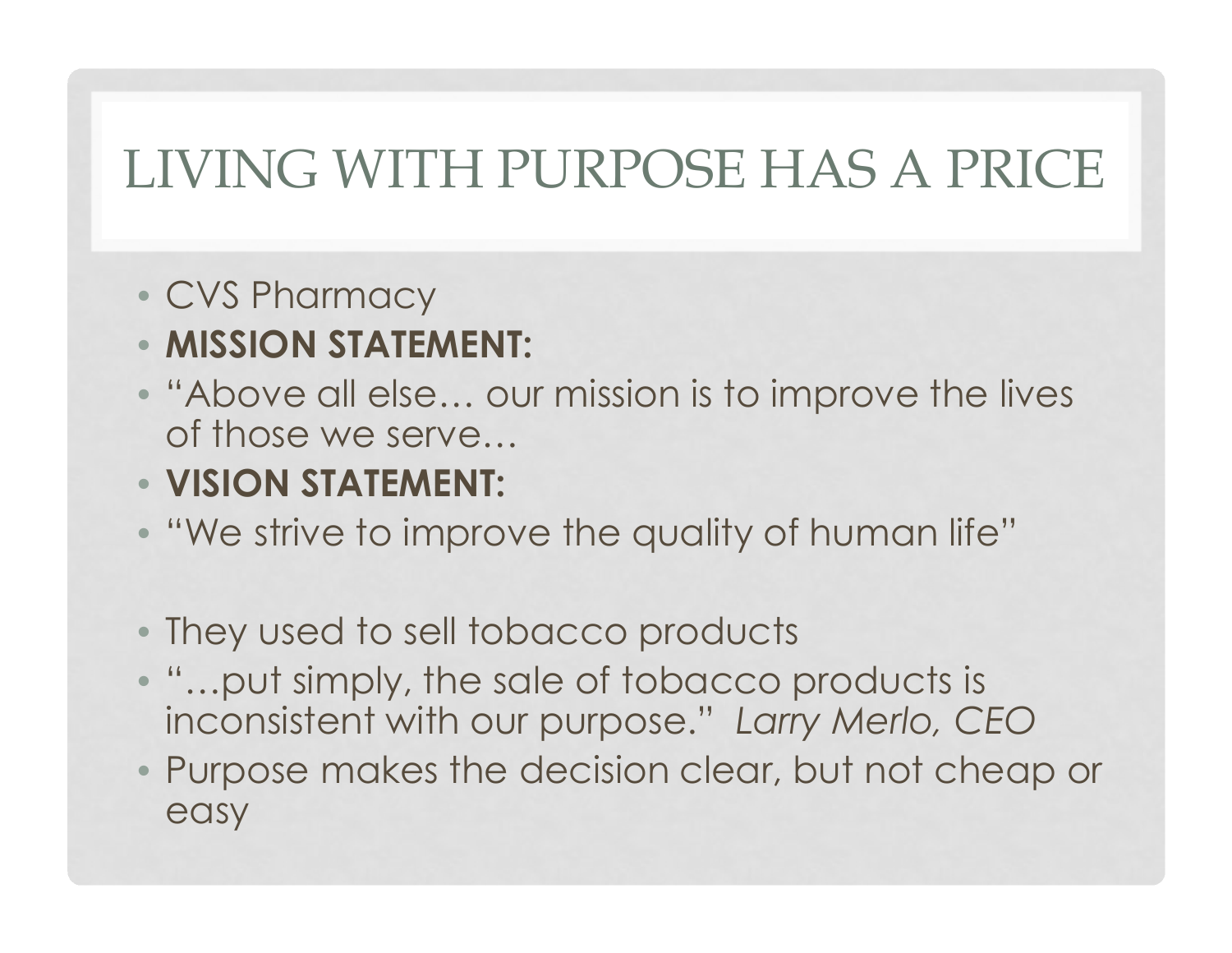## PURPOSE INSISTS ON THIS…

• Why did you leave?

• "I felt like I wasn't making a \_\_\_\_\_\_\_\_\_\_\_\_\_\_\_"